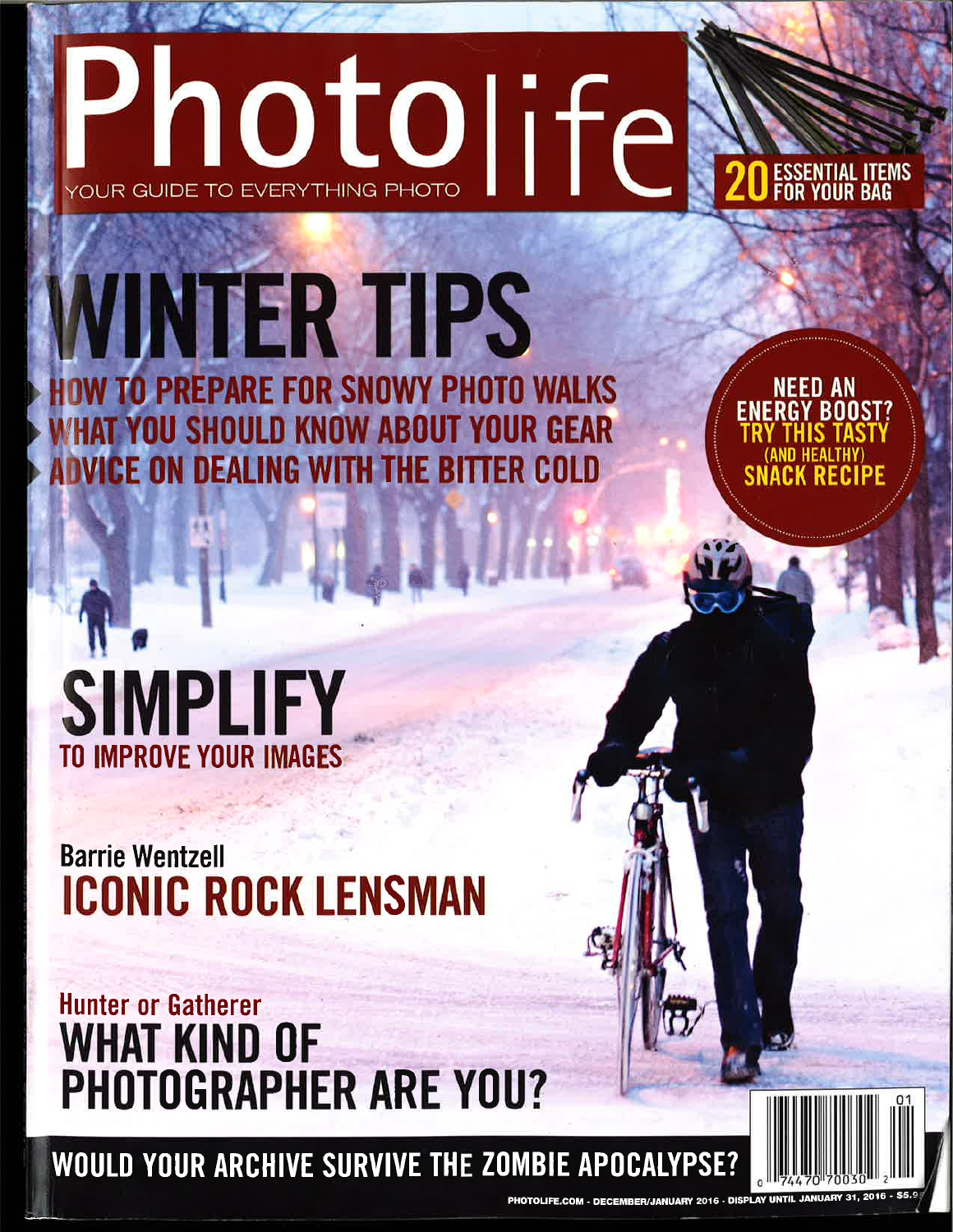

During the revolutionary era of the sixties and seventies, the crème de la crème of the music business was immorlalized in pictures by renowned rock-and-roll photographer Barrie Wentzell. A pictorial historian and trusted friend of many of the biggest stars in the rockand-roll universe, his iconic celebrity images of musicians such as Joni Mitchell, Leonard Cohen, Bob Dylan, Johnny Cash and Tina Turner have been showcased everywhere from the Art Gallery of Ontario to the Louvre in Parìs. They have also graced books, albums, CDs and DVDs.

Behind each of the photos in this article there's a great story! Visit photolife.com to learn morel

 $\int$   $\int$  here was a renaissance at the end of the 20<sup>th</sup> century," Wentzell says. "Rock and roll was like a positive-bomb explosion! It was a very creative time, and a lot of good came out of that period-the Women's Movement, the Civil Rights Movement, Save the Earth, Save the Whales...it all started back then, and some are still ongoing. They were probably started by people just sitting around a table, from all different cultures, listening to music, exploring what we had in common, rather than what we had in difference."

Based in Toronto for the past 32 years, he was instantly drawn here during a one-week visit because, he says, "Canada was like England before Maggie Thatcher came into power, more peaceful, more democratic." Wentzell was born in a mining town in

SPY CAMERA, WHICH FITS<br>IN YOUR POCKET, SO I WAS

northern England. After WWII his family moved to rural Kent, "I HAD A JOB IN A where he eventually attended the Maidstone Art School. Jobs in<br>PHOTOGRAPHY STUDIO London followed, including Manhattan Displays and the Color PHOTOGRAPHY STUDIO London followed, including Manhattan Displays and the Color<br>WHERE THEY LET ME Applications photo studio. In the early sixties, he was inspired WHERE THEY LET ME<br>BORROW A LEICA 35-MM and mentored by famed photojournalist Maurice Newcombe. and mentored by famed photojournalist Maurice Newcombe.

IN YOUR POCKET. SO I WAS "I had a job in a photography studio where they let me borrow<br>GOING AROUND TRYING TO a Leica 35-mm sov camera, which fits in your pocket. So I was GOING AROUND TRYING TO a Leica 35-mm spy camera, which fits in your pocket. So I was<br>BE [HENRI] CARTIER- going around trying to be [Henri] Cartier-Bresson, Eugene Smith BE [HENRI] CARTIER- going around trying to be [Henri] Cartier-Bresson, Eugene Smith<br>BRESSON, EUGENE SMITH and Paul Strand," says Wentzell. "I must have been very shy BRESSON, EUGENE SMITH and Paul Strand," says Wentzell. "I must have been very shy<br>AND PAUL STRAND," SAYS because I found the camera a legitimate way to observe people. AND PAUL STRAND," SAYS because I found the camera a legitimate way to observe people.<br>WENTZELL. Back then you could do that. Rarely did you see anyone with a camera except maybe with the family Brownie. People didn't

photographing casually. That's how I learned how to do the intimate portraits." mind seeing you with a camera in pubs or even trains. I was learning the technique of Jimi Hendrix, 1969, his flat on Brook Street, Mayfair, London during an interview for Melody Maker.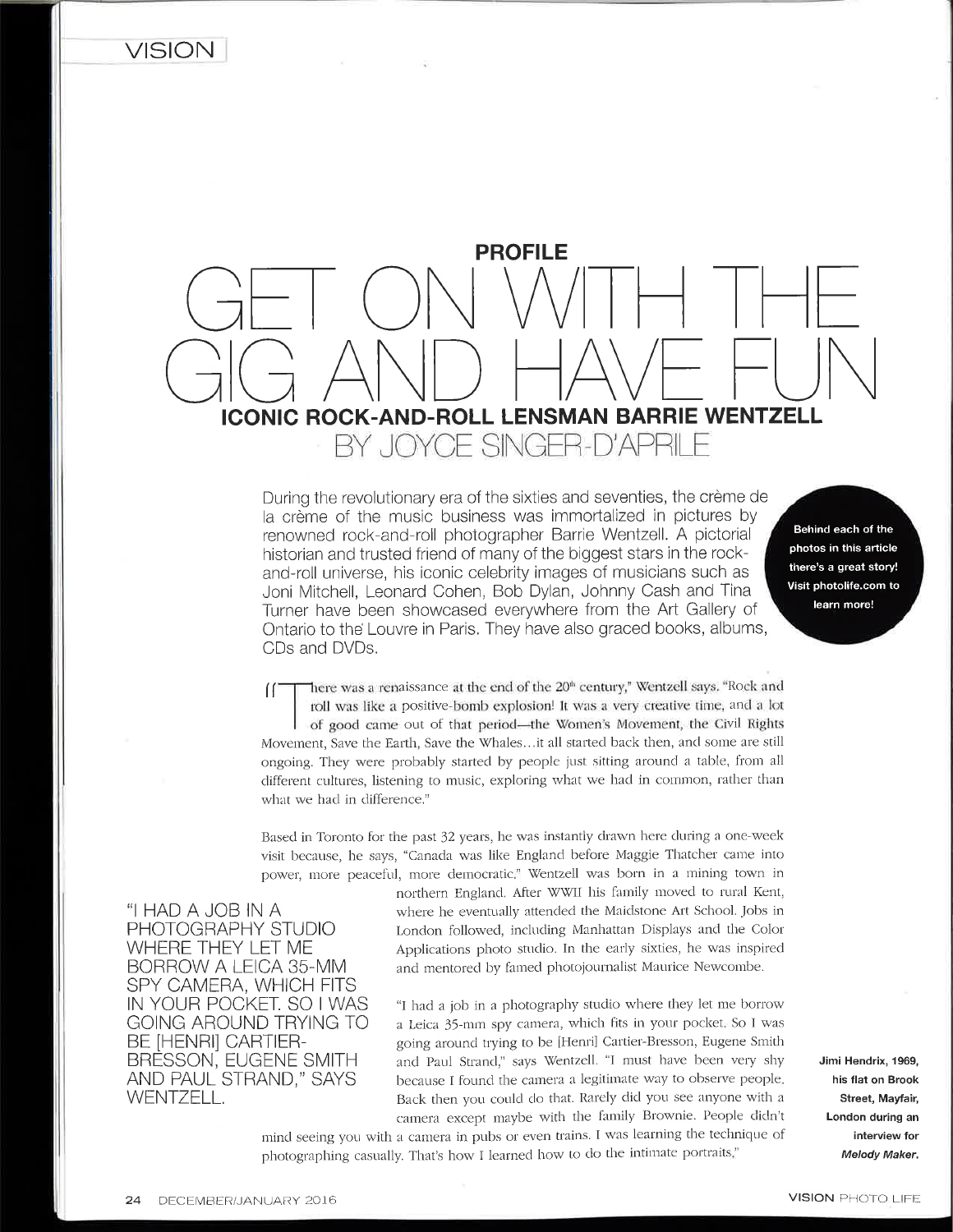

Æ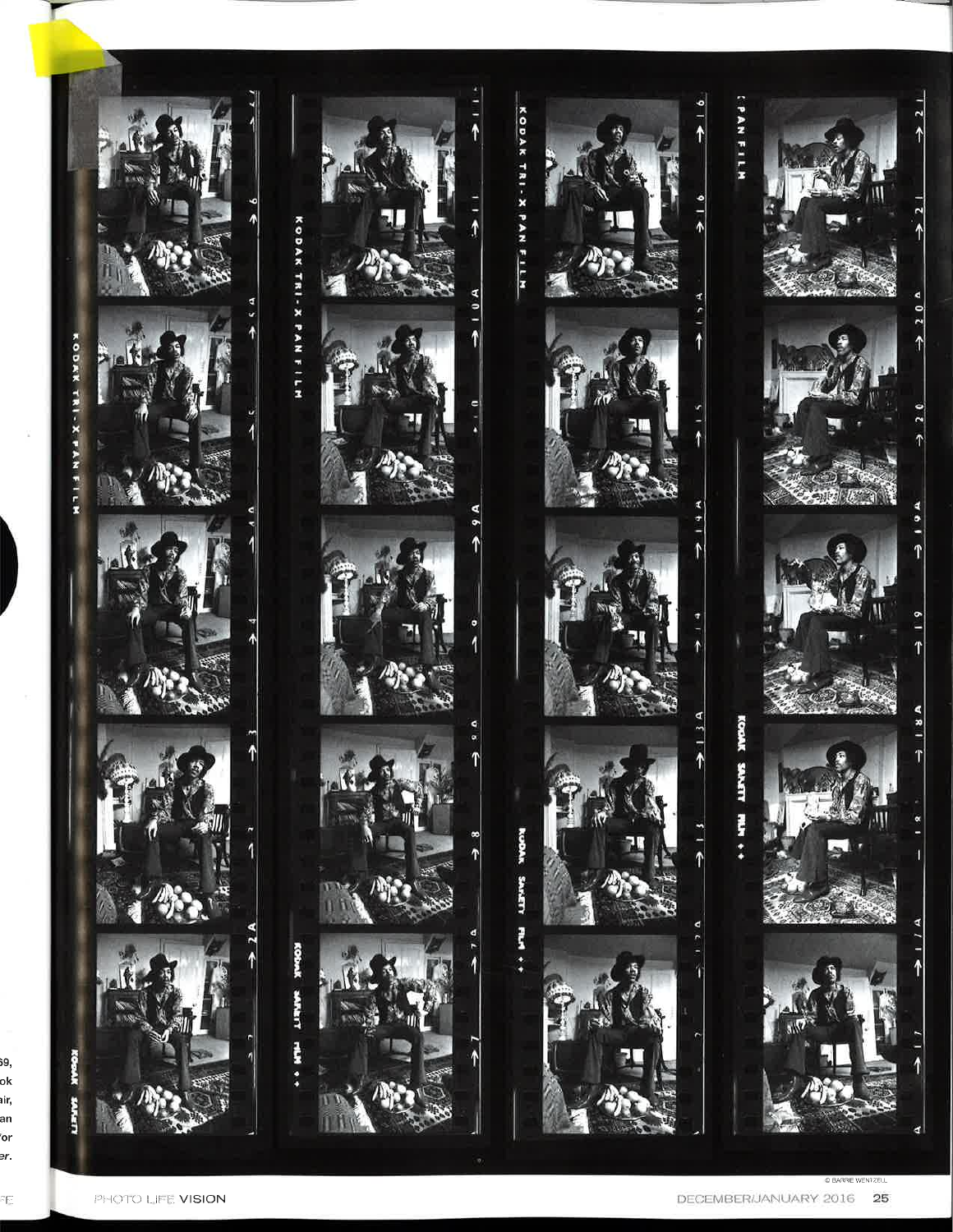

The Beatles, 1967, Brian Epstein's house, Belgravia, London.

In a fortuitous moment in 1965, he spotted a young Diana Ross of the Supremes in a pub at the BBC TV studios, as she was being interviewed for Melody Maker, Britain's top music magazine. He politely got her permission to take some photographs, and afterwards the journalist suggested he submit a picture to Melody Maker. The photograph landed on the front page, and a week later he was hired on a freelance basis. Wentzell's career was officially launched. Eventually he became their exclusive

"THOSE YEARS WERE **INTERESTING BECAUSE OF** THE INTERVIEWS WE DID WITH PEOPLE LIKE FRANK ZAPPA, WHO MIGHT PHONE UP AND SAY 'I'M IN TOWN. COME ON OVER AND LISTEN TO MY NEW ALBUM.' AND WE'D HAVE **SOME INTERESTING** CONVERSATIONS ABOUT **CHANGING THE WORLD."** 

chief photographer, accompanying their journalists to celebrity interviews.

"Those years were interesting because of the interviews we did with people like Frank Zappa, who might phone up and say Tm in town. Come on over and listen to my new album.' And we'd have some interesting conversations about changing the world. The same with John Lennon, he'd say something and then Yoko would say, 'Yeah, but...' and we'd all chip in with our comments," Wentzell reminisces. "It was an arts lab of thought. It's what Pete Townshend was all about when he was telling me the story about what he was going to do with this thing called 'Tommy,"

Growing up in the fifties, he recalls that there was no immediate news. "You had to go to the cinema every week to see the Pathé News of what happened three weeks ago. And then there was Look magazine, with [W. Eugene] Smith's photographs and the whole fantastic story. You could step right into that world, wow! You read it, and you were there, which appealed to me."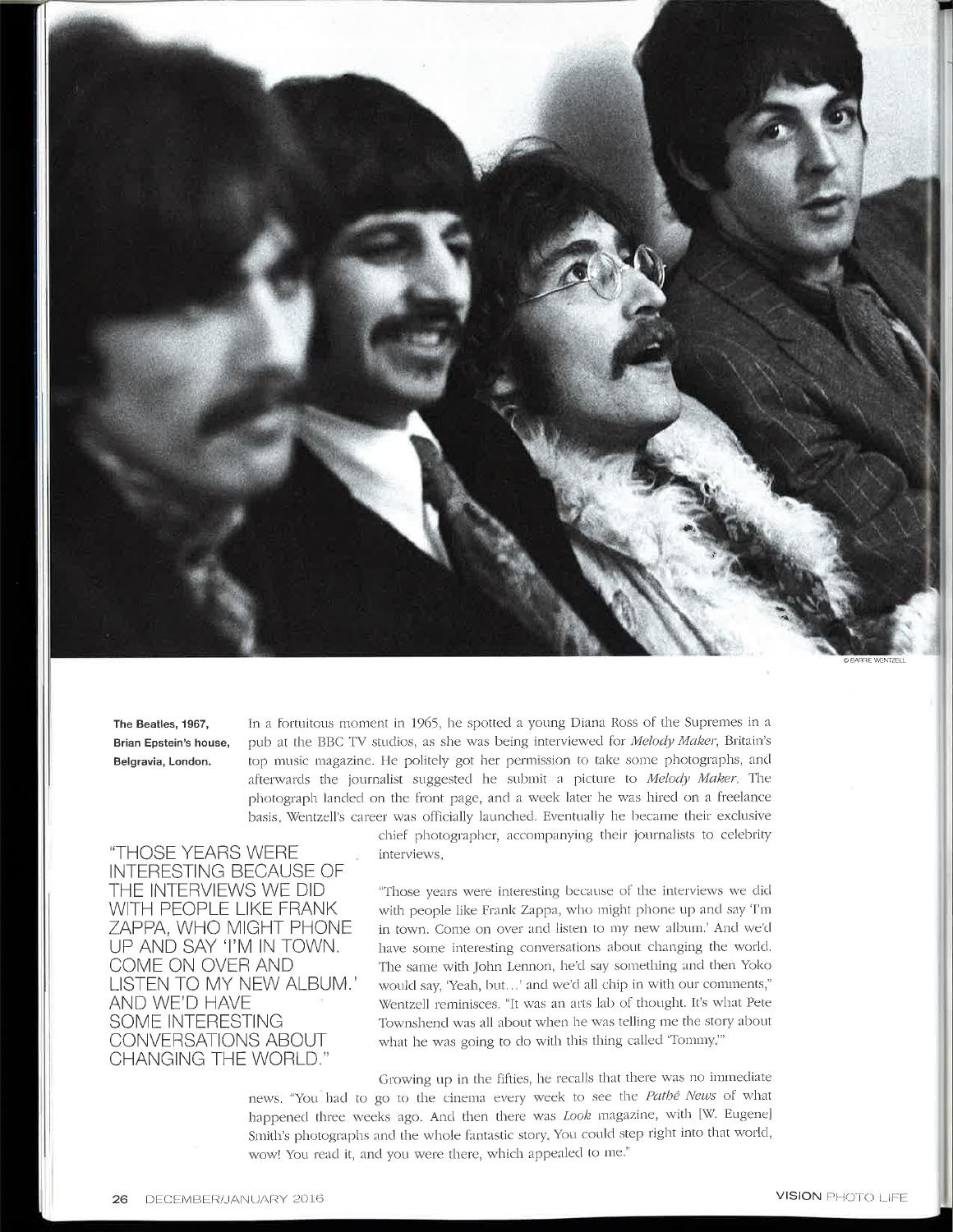

Frank Zappa, 1969, hotel room, London.

"So I brought that into Melody Maker. I had nobody to follow into the business because rock-and-roll photography hadn't been visualized or invented yet," he says, "There were only press pictures and staged pictures, nothing immediate." Self-taught, Wentzell studied the stylized works of Al Wertheimer, who photographed Elvis, and William Claxton, who photographed Chet Baker. "I started off doing a photojournalistic style, just photographing people in casual situations, looking really relaxed. I wanted to get the story. Going along with the Melody Maker journalists suddenly it was an open door, and I'm meeting Clapton, Jagger, Elton, the Who, the Kinks and the Beatles, and the articles would be illustrated by my pictures. For the 10 years I was there, it was half party, half work. We discovered artists and put them on the front page. It was like the Internet of the day."

In the early days, Wentzell used Pentax Spotmatic cameras with three standard lenses. "I had a 28 mm, which was an f/3.5, which is about a stop lower than it should have been. It didn't give as much light as it should have because a lot of those early gigs had very little lighting. I also had a 55 mm f/2.8 and a 105 mm f/2.8," he says.

In another stroke of luck, to solve the issue of speeding up the film because there wasn't enough light, Wentzell had heard about a developer from the United States called Acufine, which boosted Kodak Tri-X 400 ASA film up to about a 1000 ASA. So he was able to get an extra stop or two in the camera when others couldn't.

At the gigs, Barrie learned to wait, be almost invisible and not get in the way. He says, "Portraits were a bit different. With a lot of them, I used my 28-mm lens for headshots,

John & Yoko Flag, 1971, Tittenhurst Park, Ascott. Buckinghamshire.

The Who, 1969, **Melody Maker** Awards, unknown hotel in London.

Ē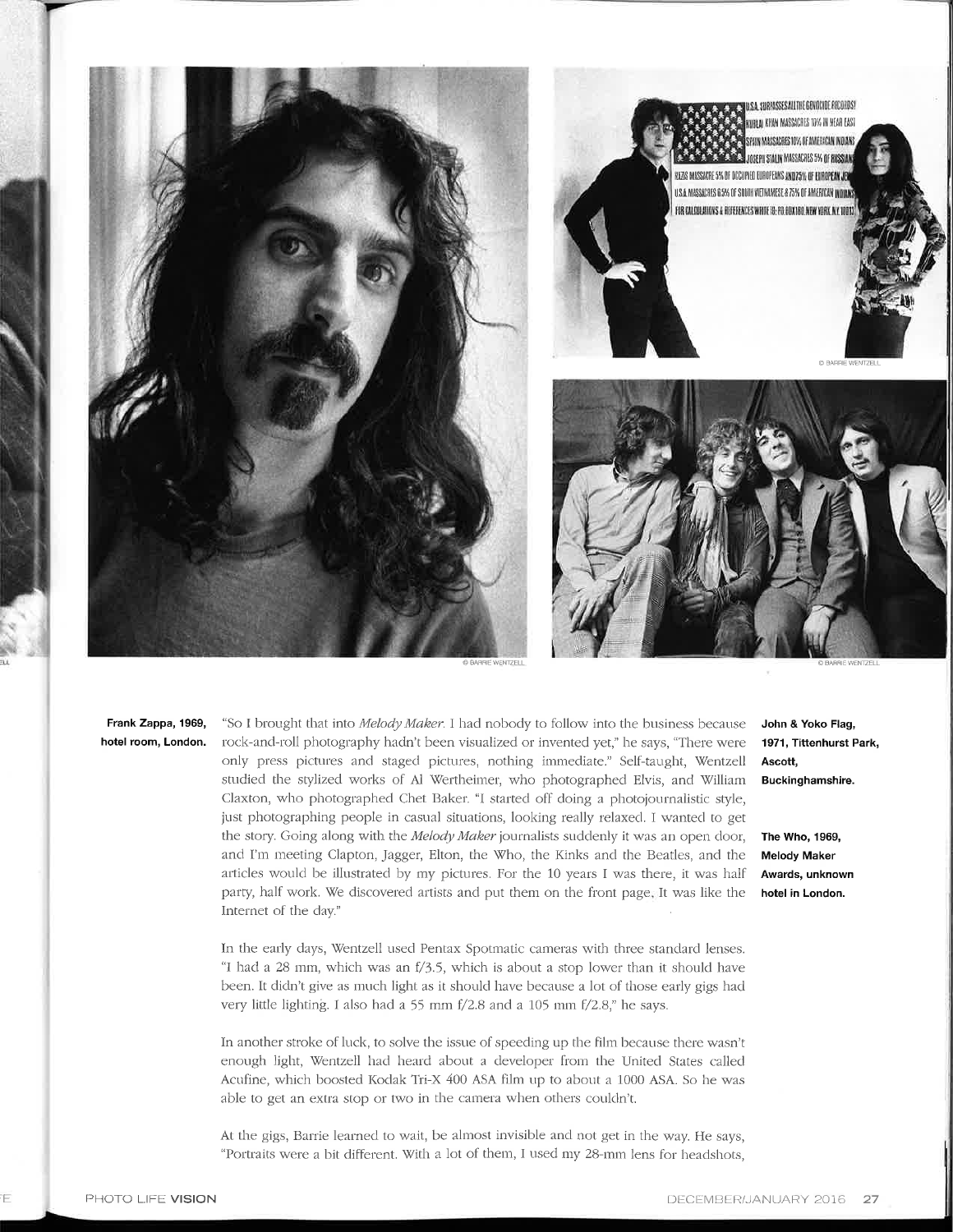

Leonard Cohen, 1974, Belgravia, London. as the subjects were usually less than  $3\frac{1}{2}$  feet away. It could be Pete Townshend or Jimi Hendrix, but you forget who they are, because if you focus on the eyes, everything else is okay because the eyes really are the windows of the soul. In the interplay, you're looking for something you don't quite know, to get that person expressing in mutual agreement."

"Recently I was showing Ian Anderson [from Jethro Tull] the contact sheets from some of their old gigs," he says. "As Ian was looking at the progression of pictures I'd taken

"SO I BROUGHT THAT INTO **MELODY MAKER. I HAD** NOBODY TO FOLLOW INTO THE BUSINESS BECAUSE ROCK-AND-ROLL PHOTOGRAPHY HADN'T **BEEN VISUALIZED OR INVENTED YET," HE SAYS** "THERE WERE ONLY PRESS PICTURES AND STAGED PICTURES, NOTHING IMMEDIATE."

of his performance, he told me that he'd used these pictures as references to how he appeared on stage, and he learned from it. He could clearly see the feedback between himself as the artist and me as the photographer."

Wentzell says that nowadays artists or their representatives generally demand complete control, He'd heard about a photo shoot where there were three different photographers taking individual pictures of the band members, which were ultimately Photoshopped together. "It's really weird, but that's how they wanted to be represented. The world we're in now, photography has been democratized. Everybody now has a cellphone, and there are thousands of people taking pictures at a concert. It's homogenized."

"With old film, with old cameras, every photographer would have an identity," he says. "The whole chemical process, the choice of the camera, the lens, the film, the variance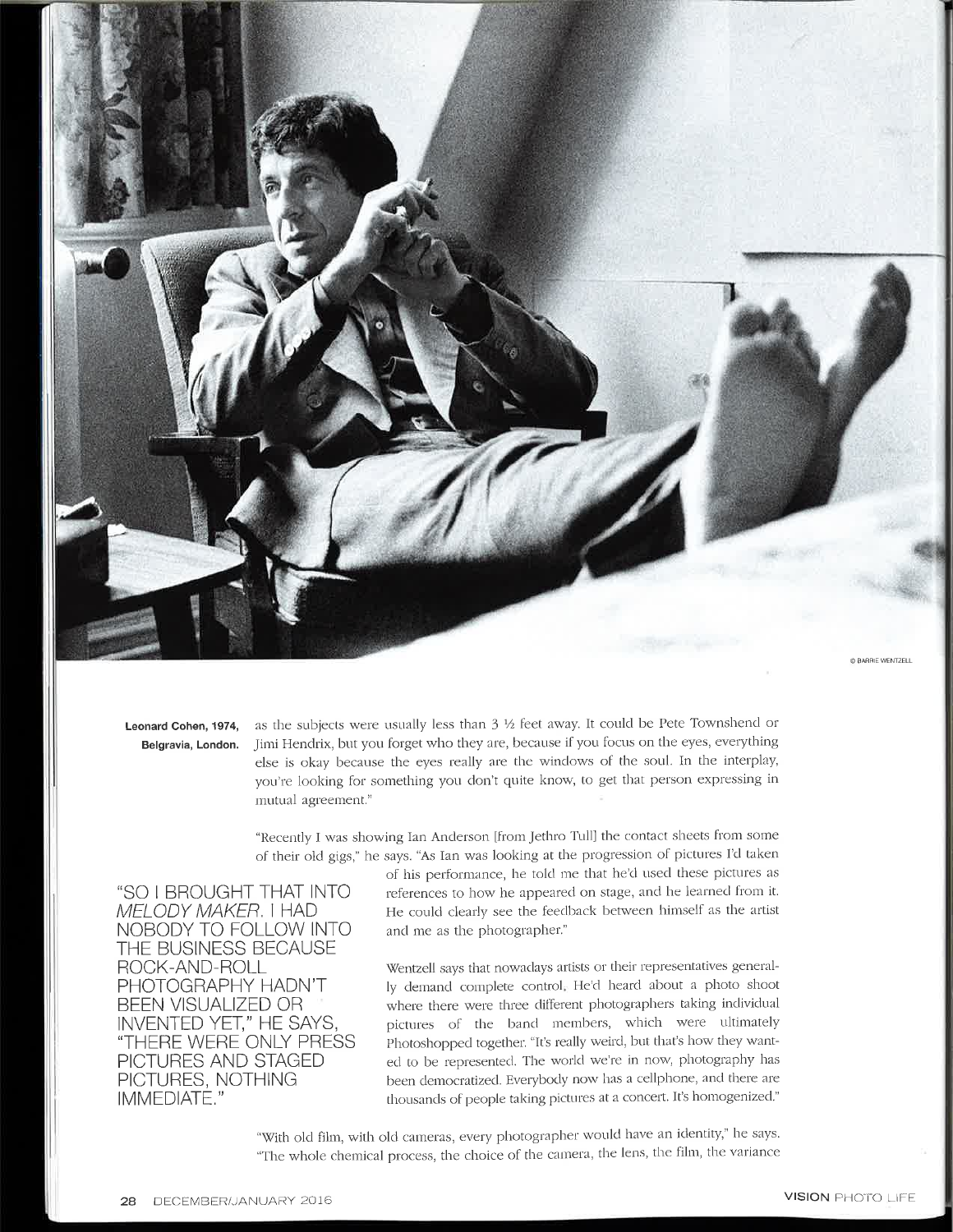





lan Anderson, 1973, Wembley Arena, London.

of lighting, the individual being photographed, and all the darkroom stuff to the final print was a long journey. And you'd never know until a couple of days later if it worked or not. Nowadays people don't know what's a good picture or a bad picture."

C BARRIE WENTZELL

Currently Wentzell is researching and restoring his pictures from fifty and sixty years ago in preparation for a major project close to his heart: "While I'm not really shooting pictures any more...I'm working on a book. I'm fed up with being part of everyone else's book, nice though it is. I've begun turning down some requests for pictures because I want to use them in my own book. I shot a lot of stuff back in the day... and recently people are inquiring, for instance, about the Hawkwind sessions. So I've been finding all these negs...and it's like a mnemonic: it takes you back to when everyone was alive...young and just starting out."

Wentzell is currently focused on learning how to finesse his new Nikon digital camera. "It fits all the old lenses, and it's almost back to what an old camera was—if they'd have actually left the camera as what it was—with a digi-

back, that's all you need. The transition from analogue to digital...I'm still working in both camps now. But with digital, archiving is very chancy. If your computer crashes, you've got nothing except pixels in space, which are gone. Unless you back them up, and even then. . because for me it's about having the brilliant physical product of the negatives, and, of course, the final archival fibre-based, silver-gelatin, museum-quality print," he says.

For a shoot with Deep Purple's Ritchie Blackmore, he found himself in a difficult situation with a strobe light, so he decided to go "1/8 of a second, full aperture" and loved Elton John, 1972, his home, Berkshire, England.

The Kinks, 1968, Hampstead Heath, North London.

"WITH OLD FILM, WITH OLD CAMERAS. **EVERY PHOTOGRA-**PHER WOULD HAVE AN IDENTITY."